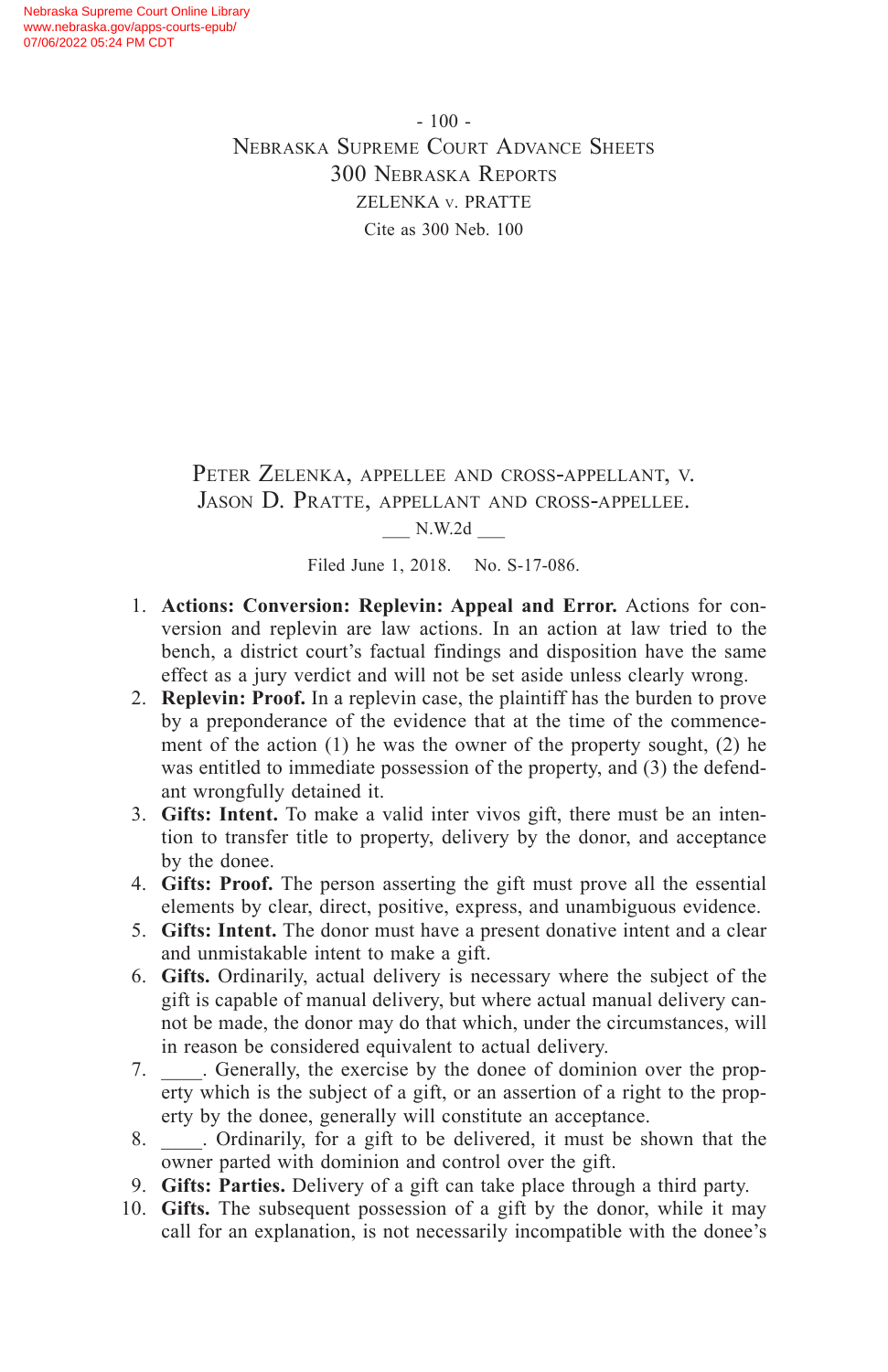### - 101 - Nebraska Supreme Court Advance Sheets 300 Nebraska Reports ZELENKA v. PRATTE Cite as 300 Neb. 100

dominion over the property, and will not necessarily operate to make the gift ineffectual.

Appeal from the District Court for Douglas County: Kimberly Miller Pankonin, Judge. Affirmed in part, and in part reversed and remanded with directions.

Ryan J. Lewis and Thomas C. Dorwart, of Govier, Katskee, Suing & Maxell, P.C., L.L.O., for appellant.

Jill M. Mason, of Kinney Mason, P.C., L.L.O., for appellee.

Heavican, C.J., Miller-Lerman, Cassel, Stacy, and Funke, JJ., and RIEDMANN, Judge, and MARTINEZ, District Judge.

Stacy, J.

Peter Zelenka filed this action against Jason D. Pratte, alleging Pratte was in possession of personal property belonging to Zelenka. The primary dispute involved a French bulldog, which Zelenka claimed he received as a gift from Pratte. After a bench trial, the district court found Zelenka proved the dog was a gift and ordered the dog be returned to Zelenka. With respect to the other items of personal property, the court found Zelenka had failed to meet his burden of proof. Pratte appeals, and Zelenka cross-appeals. We affirm in part, and in part reverse and remand with directions.

# I. FACTS

Pratte and Zelenka were involved in a romantic relationship from 2010 until 2015. They lived together in a house owned by Pratte from July 2011 until they separated in June 2015. At that time, Zelenka moved out of the residence. He took only a few items of personal property with him, believing the move was temporary to allow the parties to work on their relationship.

When Zelenka returned the following week, he discovered Pratte had changed the locks on the house. Zelenka was unable to retrieve items of personal property he claims were his,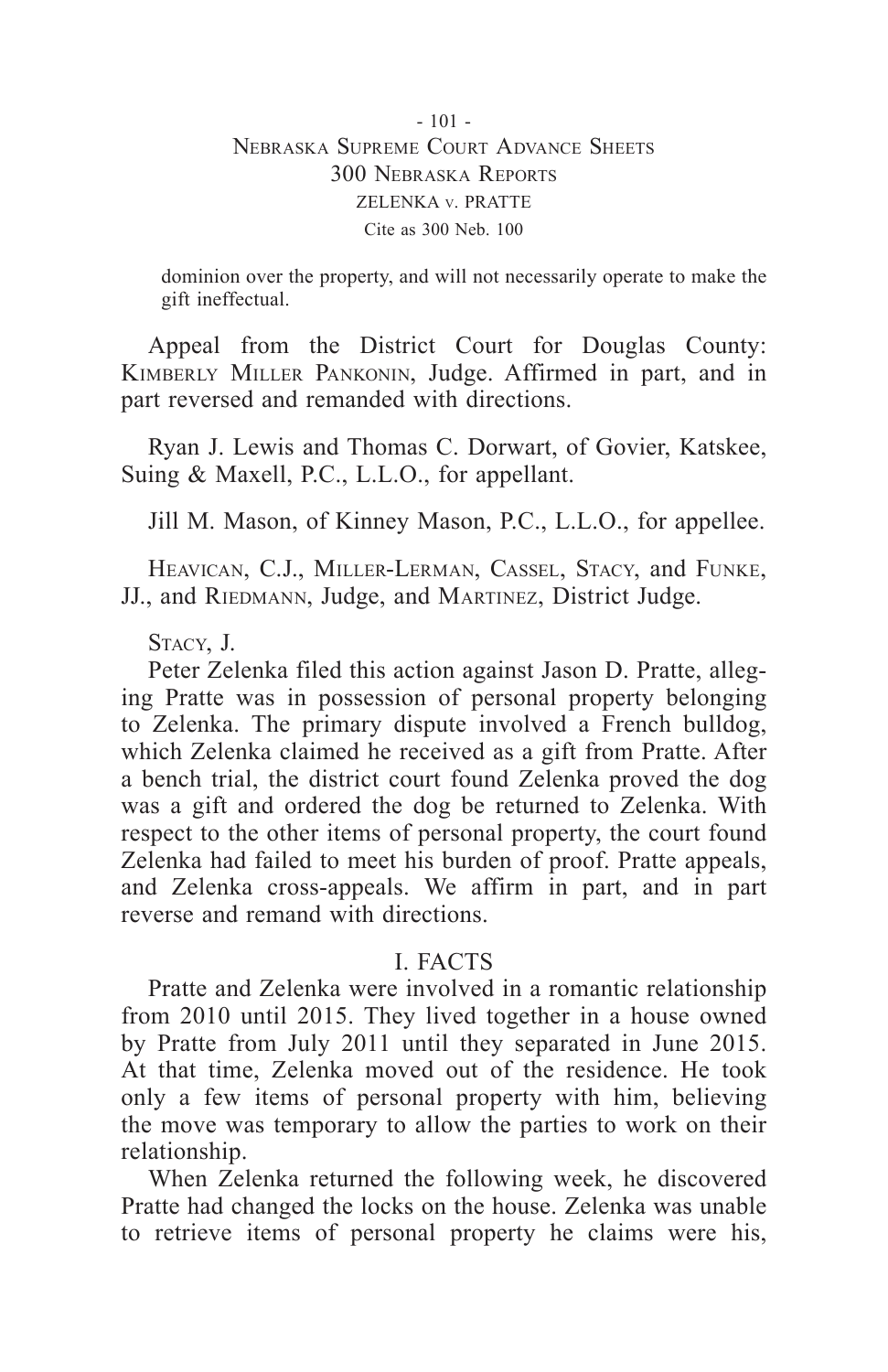including home furnishings, electronics, housewares, and a French bulldog named "Princess Pot Roast," which the parties refer to as "Paylov"

In March 2016, Zelenka filed a complaint against Pratte in the Douglas County District Court. The complaint primarily alleged a claim for conversion. Pratte filed an answer generally denying the allegations.

A 2-day bench trial was held in January 2017. The parties advised the court they had reached an agreement regarding certain items of personal property, and pursuant to that agreement, the court ordered those items returned to Zelenka. The parties presented evidence regarding the remaining disputed items of personal property. Most of the evidence focused on Pavlov.

### 1. Pavlov

Both parties claimed to be the owner of Pavlov. The evidence was uncontroverted that Pratte paid for Pavlov, but Zelenka claimed he was given Pavlov as a birthday gift. Pratte denied this. In support of Zelenka's claim that Pavlov was a gift, he offered his own testimony, testimony from his mother, and testimony from Pavlov's breeder.

Zelenka testified that several weeks before his birthday, Pratte surprised him by taking him to a local dogbreeder to pick out a puppy as a birthday gift. According to Zelenka, Pratte also gave him the option of waiting to select a puppy "if [he] wasn't ready." But after interacting with the puppies, Zelenka selected one and named it Pavlov. Zelenka did not take Pavlov home that day. Instead, he returned later, without Pratte, and took possession of the puppy.

Zelenka's mother also testified that her son received Pavlov as a birthday gift from Pratte. When asked how she knew the puppy was a birthday gift, Zelenka's mother testified Pratte told her so.

Pavlov's breeder was called as a witness. She testified that Pratte contacted her by telephone and said he was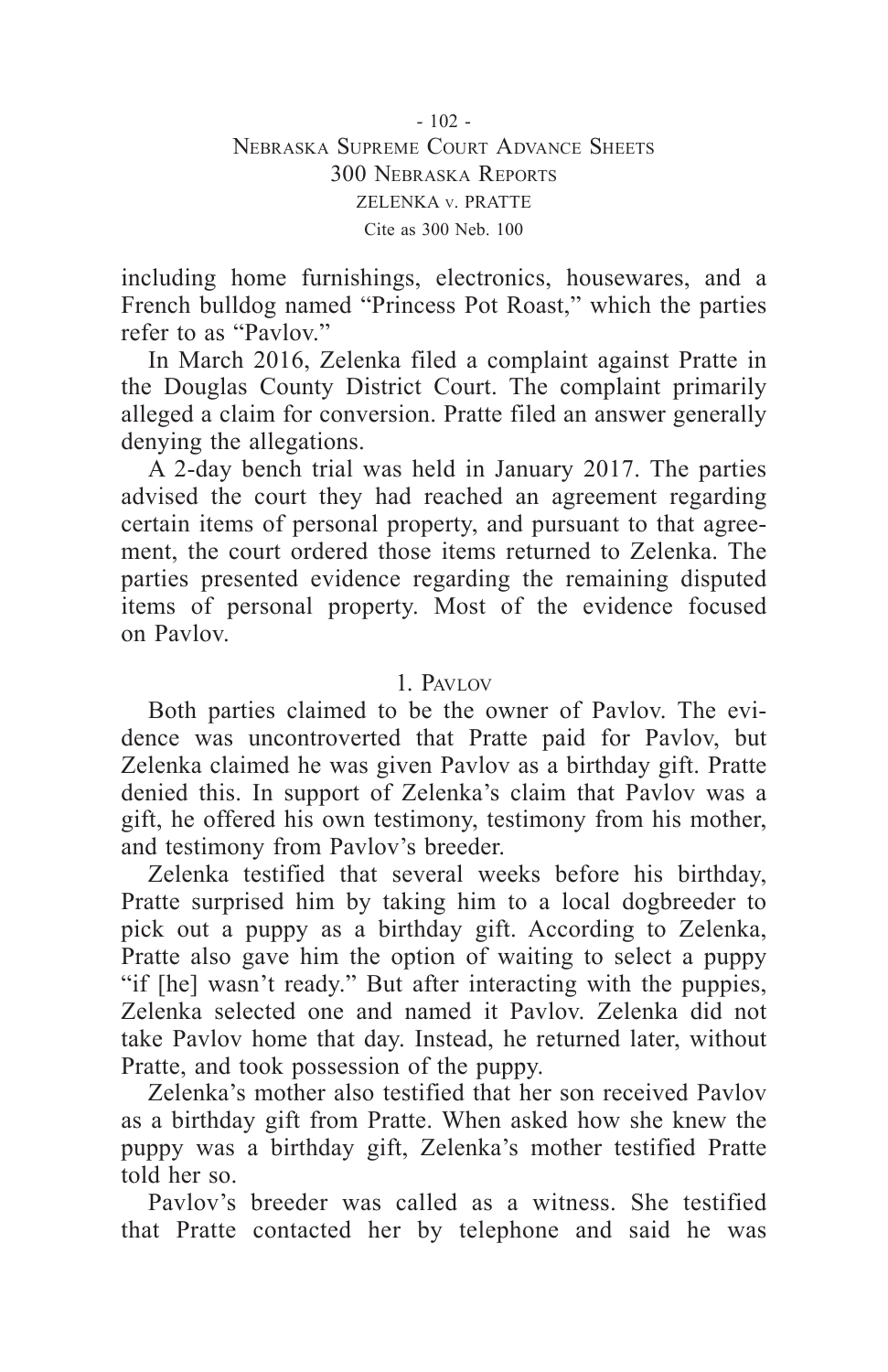#### $-103 -$ Nebraska Supreme Court Advance Sheets 300 Nebraska Reports ZELENKA v. PRATTE Cite as 300 Neb. 100

looking for a puppy as a gift for his boyfriend. He said he wanted his boyfriend to choose the puppy. She scheduled a time for Pratte and Zelenka to come look at the litter of five puppies. Ultimately, Zelenka picked out the puppy that Pratte purchased. According to the breeder, she then had the puppy spayed and microchipped at a local veterinary clinic, after which Zelenka returned alone to pick up the puppy. At that time, the breeder provided Zelenka with the adoption contract, registration forms for the American Kennel Club, and photographs of the puppy. The breeder confirmed that it was her understanding the puppy was a gift from Pratte to Zelenka.

Pratte testified that he did not intend Pavlov to be a gift for anyone. According to Pratte, he contacted the breeder and told her he was looking for a companion dog for his other dog, a Labrador retriever. He then went to the breeder's house alone to assess whether any of her puppies would be a good companion for his dog. He acknowledged that he later returned to the breeder with Zelenka and allowed Zelenka to select a puppy. But Pratte claimed he had already assessed the puppies' temperaments to narrow the options, and he then allowed Zelenka to choose from those options, because he wanted Zelenka to feel included in his decision to add another dog to their household. Pratte testified that he paid for Pavlov, and the dog has always lived at his residence.

#### 2. OTHER PERSONAL PROPERTY

Both parties testified about the various other items of personal property in dispute. These included a "Dyson animal vacuum," a couch, a shelf, table lamps, outdoor pots, a deep freezer, several souvenirs from Africa, paintings, and patio furniture. Zelenka testified that he purchased each of these items for his personal use and not as a gift for Pratte. He testified about where and why the items were purchased and how he paid for them. He often used cash and had very little documentation to demonstrate ownership or proof of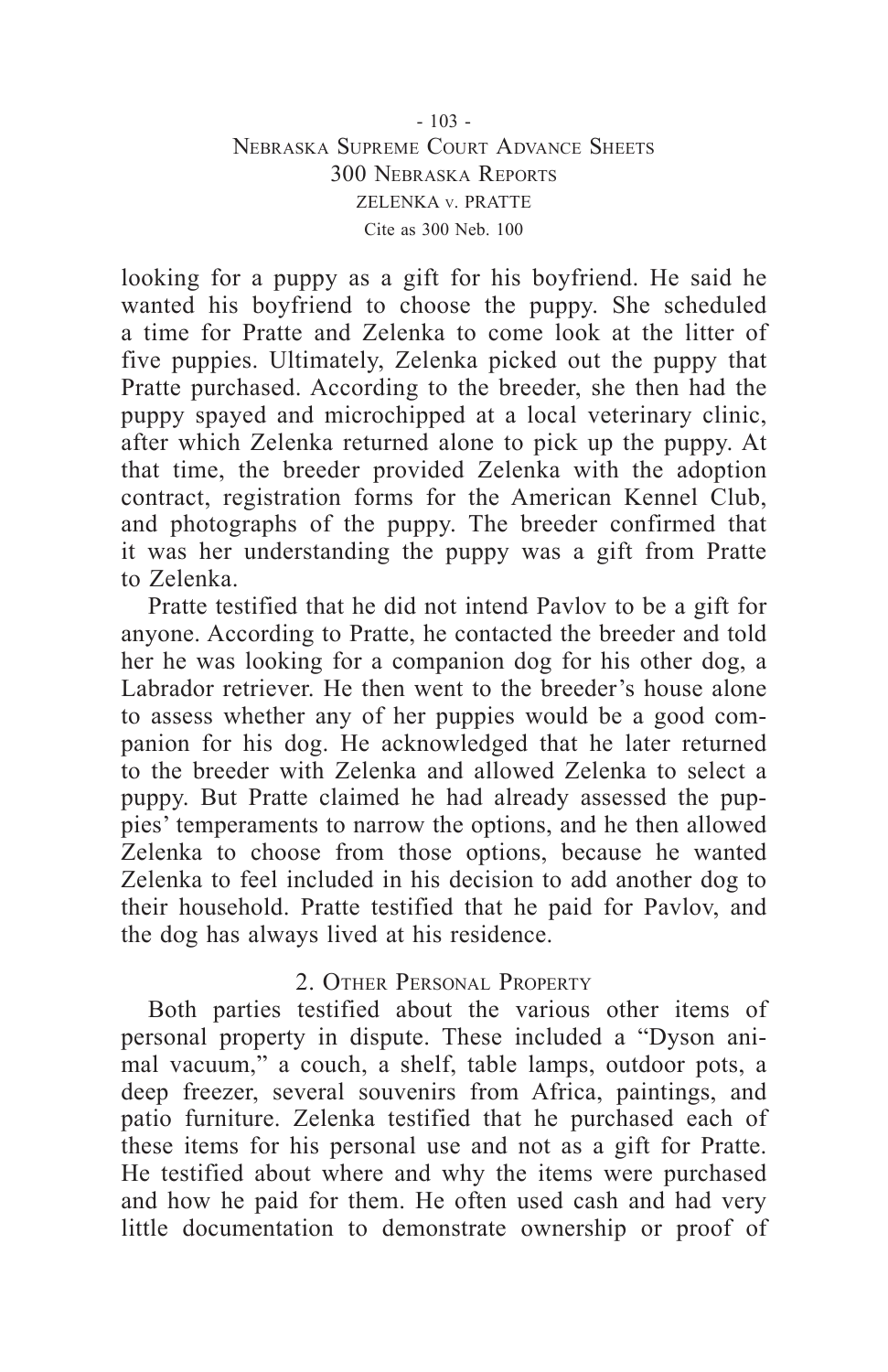#### $-104 -$ Nebraska Supreme Court Advance Sheets 300 Nebraska Reports ZELENKA v. PRATTE Cite as 300 Neb. 100

purchase. Pratte generally offered contradictory testimony and documentation as to the purchase and ownership of the other items of property. He admitted Zelenka paid for a few of the disputed items, but claimed Zelenka purchased the items as gifts for him.

# 3. District Court Order

At the close of the evidence, the district court ruled from the bench. Regarding Pavlov, the court expressly found the testimony of Zelenka was more credible and was corroborated by the testimony of the breeder and Zelenka's mother. The court found Zelenka had "sustained his burden of proof that . . . Pavlov was a gift" from Pratte and ordered Pratte to return Pavlov to Zelenka within 48 hours. As to the other items of personal property, the district court found Zelenka had failed to meet his burden of proof and ordered the property to remain with Pratte.

The court subsequently entered judgment in accordance with its ruling from the bench and ordered each party to pay his own attorney fees and costs. Pratte timely appealed, and Zelenka cross-appealed.

# II. ASSIGNMENTS OF ERROR

Pratte assigns the district court erred in finding Zelenka met his burden of proving Pavlov was a gift. On cross-appeal, Zelenka assigns the district court erred in finding he failed to meet his burden of proof with respect to the other items of personal property.

# III. STANDARD OF REVIEW

[1] Actions for conversion and replevin are law actions.<sup>1</sup> In an action at law tried to the bench, a district court's factual

<sup>1</sup> See, *Gallner v. Larson*, 291 Neb. 205, 865 N.W.2d 95 (2015) (conversion); *Allemang v. Kearney Farm Ctr.*, 251 Neb. 68, 554 N.W.2d 785 (1996) (replevin).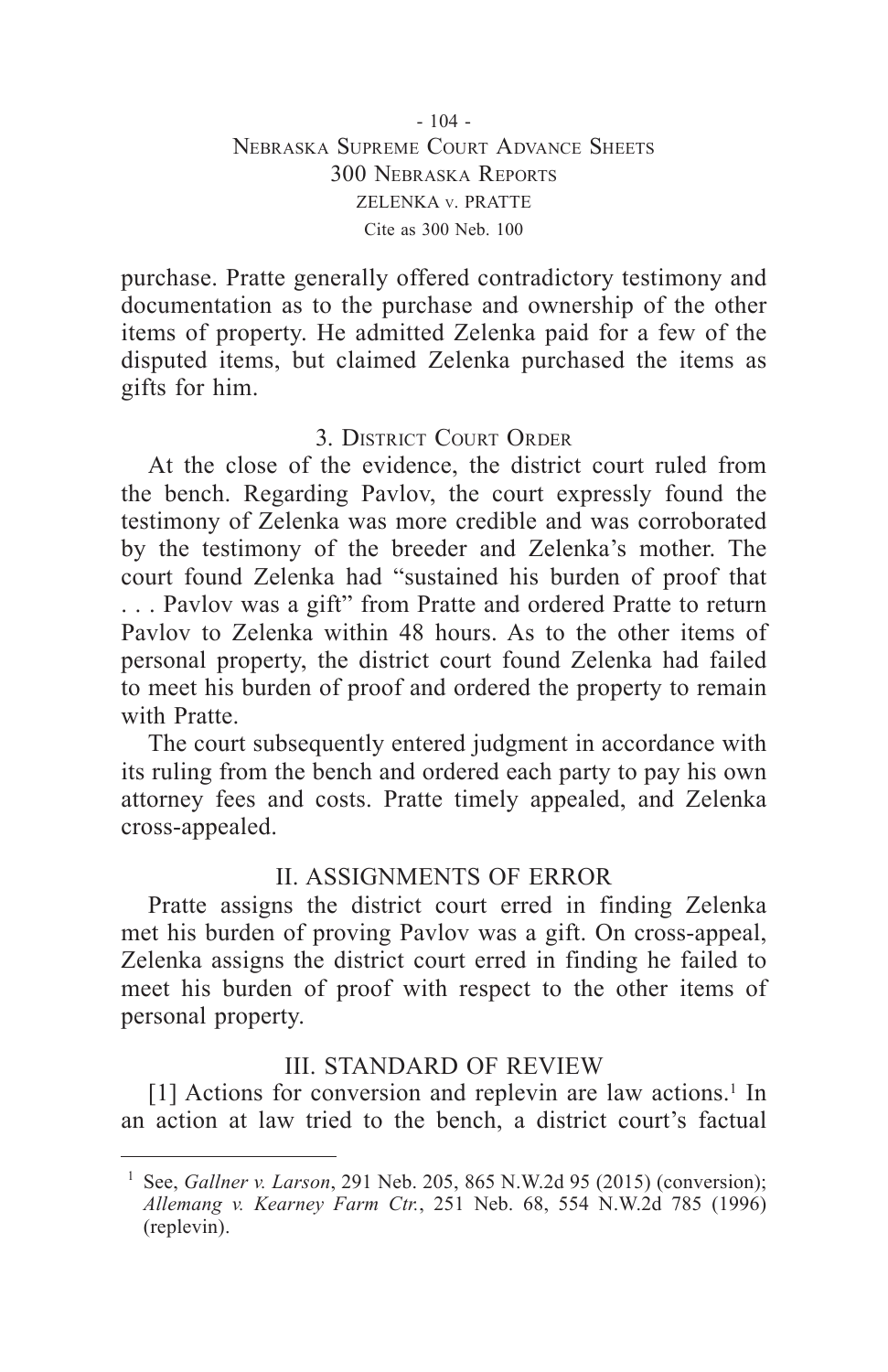findings and disposition have the same effect as a jury verdict and will not be set aside unless clearly wrong.<sup>2</sup>

# IV. ANALYSIS

#### 1. Conversion or Replevin

Before addressing the parties' assignments of error, it is necessary to clarify the nature of the action tried to the court. Zelenka's complaint styled his action as one for conversion, but both parties tried the action as one seeking replevin. Generally, the measure of damages for conversion is the fair market value of the converted property at the time and place of the conversion,<sup>3</sup> while the object of a replevin action is to recover specific personal property.4

Here, although the complaint was not styled as one for replevin, the parties tried the case as one seeking the return of specific personal property and neither party offered evidence regarding the fair market value of the disputed property. Throughout the trial, and in closing argument, Zelenka specifically asked the trial court for the immediate return of the personal property, including Pavlov. Pratte did not object that replevin relief was being sought, and on appeal, he does not assign error to the nature of the relief ordered by the court.

Because the parties and the trial court treated this action as one for replevin, it would have been preferable for Zelenka to move to conform the pleadings to the evidence. But under Nebraska's pleading rules, his failure to formally seek amendment is not dispositive.

Neb. Ct. R. Pldg. § 6-1115(b) provides in pertinent part:

When issues not raised by the pleadings are tried by express or implied consent of the parties, they shall be

<sup>2</sup> See *id.*

<sup>3</sup> NJI2d Civ. 4.27.

<sup>4</sup> *Pinnacle Bank v. Darlan Constr. Co*., 270 Neb. 978, 709 N.W.2d 635 (2006). See, also, Neb. Rev. Stat. § 25-1093 (Reissue 2016).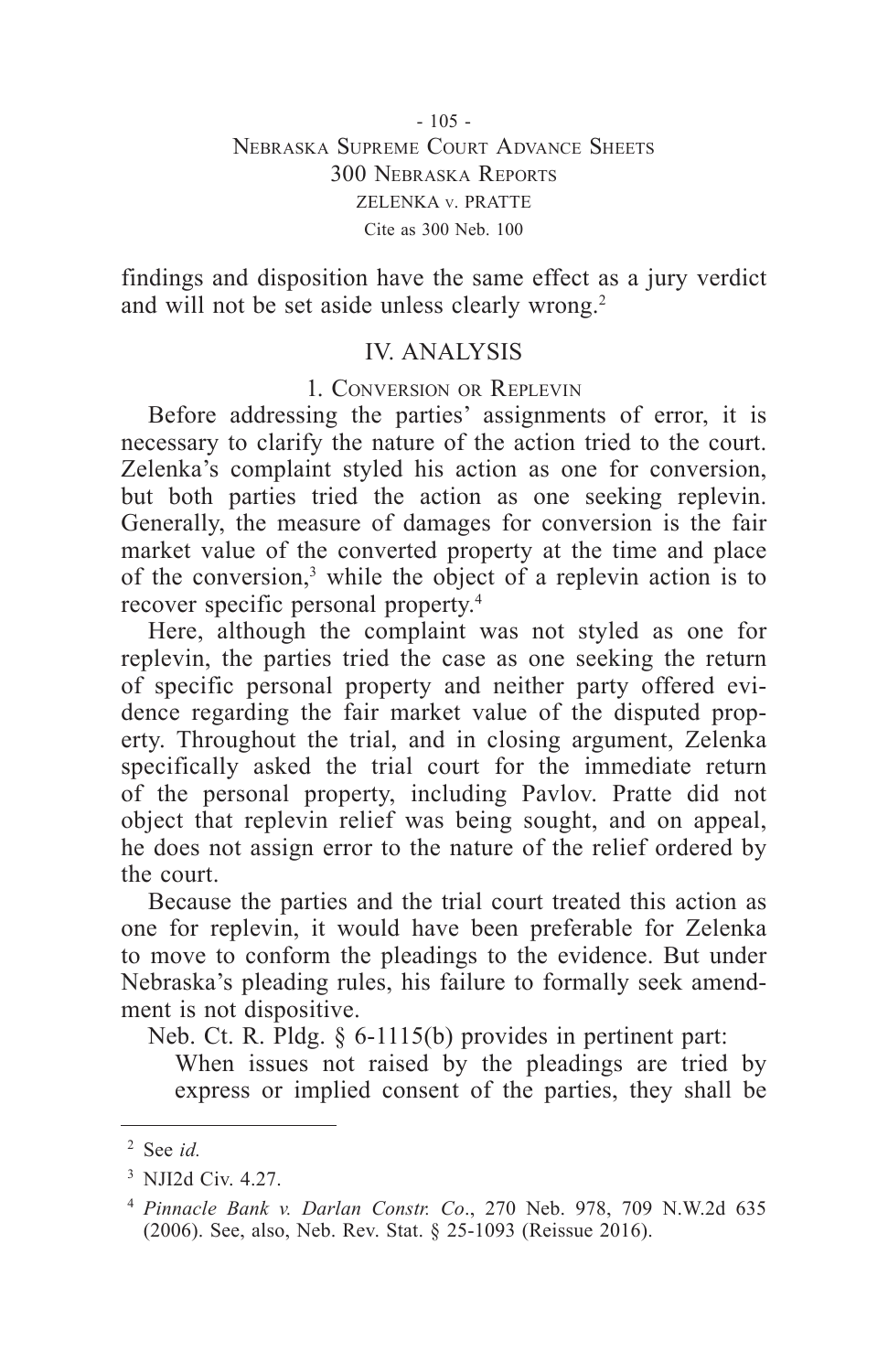- 106 - Nebraska Supreme Court Advance Sheets 300 Nebraska Reports ZELENKA v. PRATTE Cite as 300 Neb. 100

treated in all respects as if they had been raised in the pleadings. Such amendment of the pleadings as may be necessary to cause them to conform to the evidence and to raise these issues may be made upon motion of any party at any time, even after judgment; but failure so to amend does not affect the result of the trial of these issues.

Here, despite styling the complaint as one for conversion, the parties tried the action as one for replevin and treated the case in all respects as if replevin had been raised in the pleadings. We conclude the parties impliedly consented to try this action as one for replevin, and pursuant to  $\S$  6-1115(b), we therefore treat this action as one in which replevin was raised in the pleadings. $5$ 

[2] In a replevin case, the plaintiff has the burden to prove by a preponderance of the evidence that at the time of the commencement of the action (1) he was the owner of the property sought, (2) he was entitled to immediate possession of the property, and (3) the defendant wrongfully detained it.<sup>6</sup>

### 2. Pavlov

In this case, Zelenka claimed Pavlov was his personal property, gifted to him by Pratte. Zelenka further claimed that after he moved out of Pratte's house, Pratte wrongfully refused to return Pavlov to him. The district court found Zelenka proved Pavlov was a gift from Pratte. On this record, we agree.

[3,4] To make a valid inter vivos gift, there must be an intention to transfer title to property, delivery by the donor, and acceptance by the donee.<sup>7</sup> The person asserting the gift must prove all the essential elements by clear, direct, positive,

<sup>5</sup> See *Blinn v. Beatrice Community Hosp. & Health Ctr.*, 270 Neb. 809, 815, 708 N.W.2d 235, 243 (2006) ("[e]ven when a party does not move for leave to amend pleadings, a court may constructively amend pleadings on unpleaded issues in order to render a decision consistent with the trial").

<sup>6</sup> *Packett v. Lincolnland Towing*, 227 Neb. 595, 419 N.W.2d 149 (1988).

<sup>7</sup> See *Ferer v. Aaron Ferer & Sons Co*., 273 Neb. 701, 732 N.W.2d 667 (2007).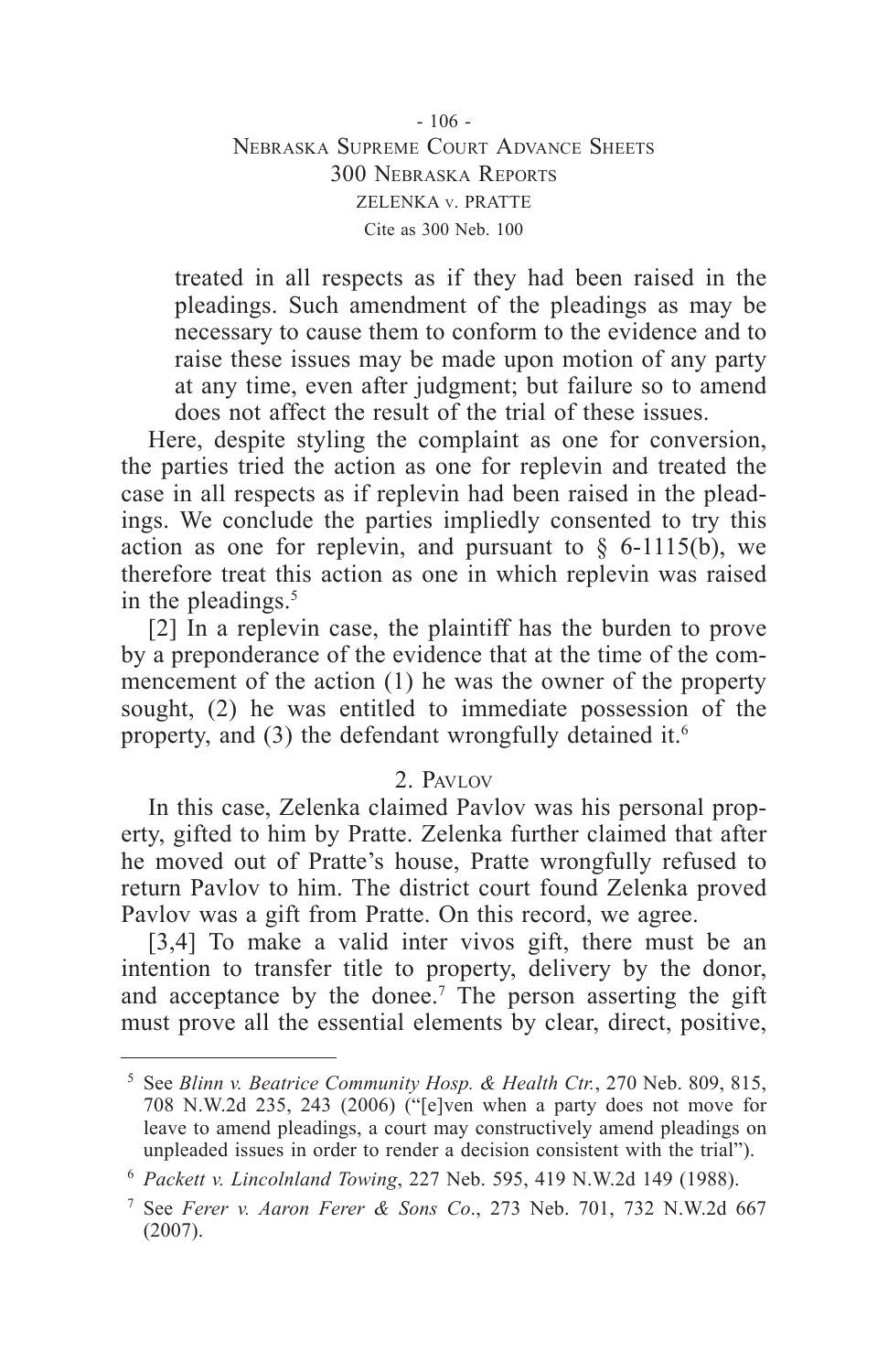express, and unambiguous evidence.<sup>8</sup> We address each element in turn.

# (a) Donative Intent

[5] The donor must have a present donative intent and a clear and unmistakable intent to make a gift.<sup>9</sup> Here, the breeder from whom Pavlov was purchased testified that Pratte contacted her about purchasing a puppy as a gift for his boyfriend. Zelenka and his mother both testified that Pavlov was given to Zelenka as a birthday gift from Pratte. Although Pratte denied Pavlov was a gift, the district court expressly found Zelenka's testimony on this issue was more credible and was corroborated by the testimony of the breeder and Zelenka's mother. On this record, there is clear and unmistakable evidence of Pratte's donative intent.

# (b) Delivery and Acceptance

[6,7] Ordinarily, actual delivery is necessary where the subject of the gift is capable of manual delivery, but where actual manual delivery cannot be made, the donor may do that which, under the circumstances, will in reason be considered equivalent to actual delivery.<sup>10</sup> And generally, the exercise by the donee of dominion over the property which is the subject of a gift, or an assertion of a right to the property by the donee, generally will constitute an acceptance.<sup>11</sup>

[8] Here, the evidence shows that both delivery and acceptance of the gift occurred when Zelenka picked Pavlov up from the breeder and took possession of the dog. Ordinarily, for a gift to be delivered, it must be shown that the owner parted with dominion and control over the gift.<sup>12</sup> But in this case, the

<sup>8</sup> *Id.*

<sup>9</sup> See *id*.

<sup>10</sup> *In re Estate of Lamplaugh*, 270 Neb. 941, 708 N.W.2d 645 (2006).

<sup>11</sup> 38 Am. Jur. 2d *Gifts* § 28 (2010).

<sup>12</sup> *Id*., § 19.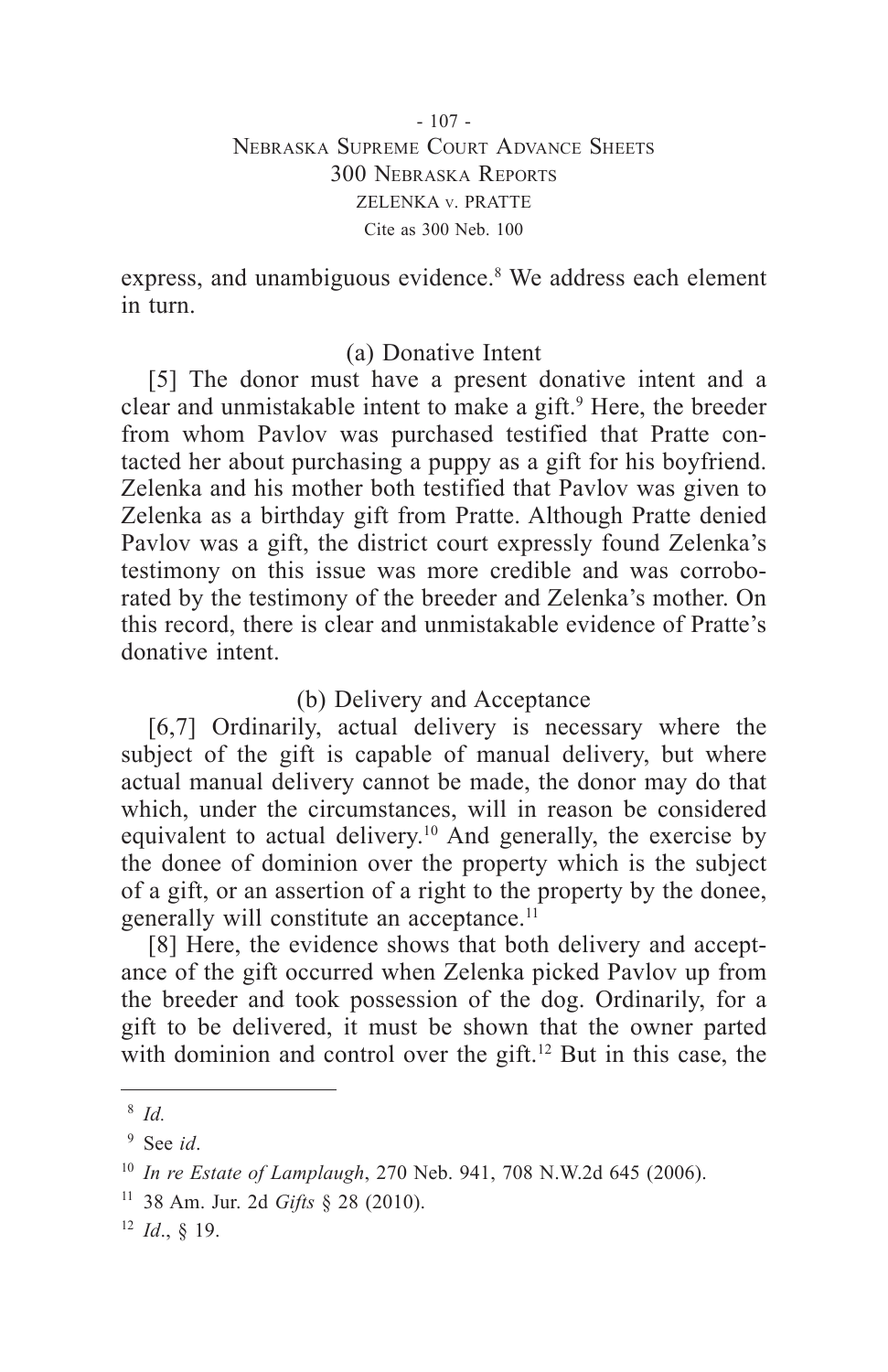- 108 - Nebraska Supreme Court Advance Sheets 300 Nebraska Reports ZELENKA v. PRATTE Cite as 300 Neb. 100

breeder, and not Pratte, had dominion and control over Pavlov before the gift was made.

[9] We have recognized that delivery can take place through a third party,<sup>13</sup> and here, the evidence was uncontroverted that once Pavlov was ready to be adopted, the breeder relinquished possession directly to Zelenka and gave Zelenka the necessary paperwork to prove ownership of Pavlov. Zelenka accepted both the dog and the paperwork and thereafter generally held himself out as the owner of the dog.

[10] Pratte argues there was insufficient evidence of delivery and acceptance, because it was uncontested that after Zelenka took possession of Pavlov, he kept the dog at Pratte's house. But this fact is not incompatible with Zelenka's dominion and control over Pavlov, especially since Zelenka moved from an apartment into Pratte's home shortly thereafter. This court has recognized that the subsequent possession of a gift by the donor, while it may call for an explanation, is not necessarily incompatible with the donee's dominion over the property, and will not necessarily operate to make the gift ineffectual.<sup>14</sup> Here, the fact that Pavlov was kept at Pratte's home after the gift was made is adequately explained by the fact that, for much of the relevant time period, Pratte and Zelenka were living together as a couple. We reject Pratte's suggestion that this fact operates to make the gift ineffectual.

We conclude Zelenka met his burden of proving Pavlov was a gift from Pratte. Pratte's assignment of error to the contrary is without merit.

3. Cross-Appeal Regarding

Other Personal Property

As noted, the parties both offered testimony as to the other items of personal property. The district court found Zelenka failed to meet his burden of proof as to these items. After

<sup>13</sup> See *Kennedy v. Nelson*, 125 Neb. 185, 249 N.W. 546 (1933).

<sup>14</sup> *Id.*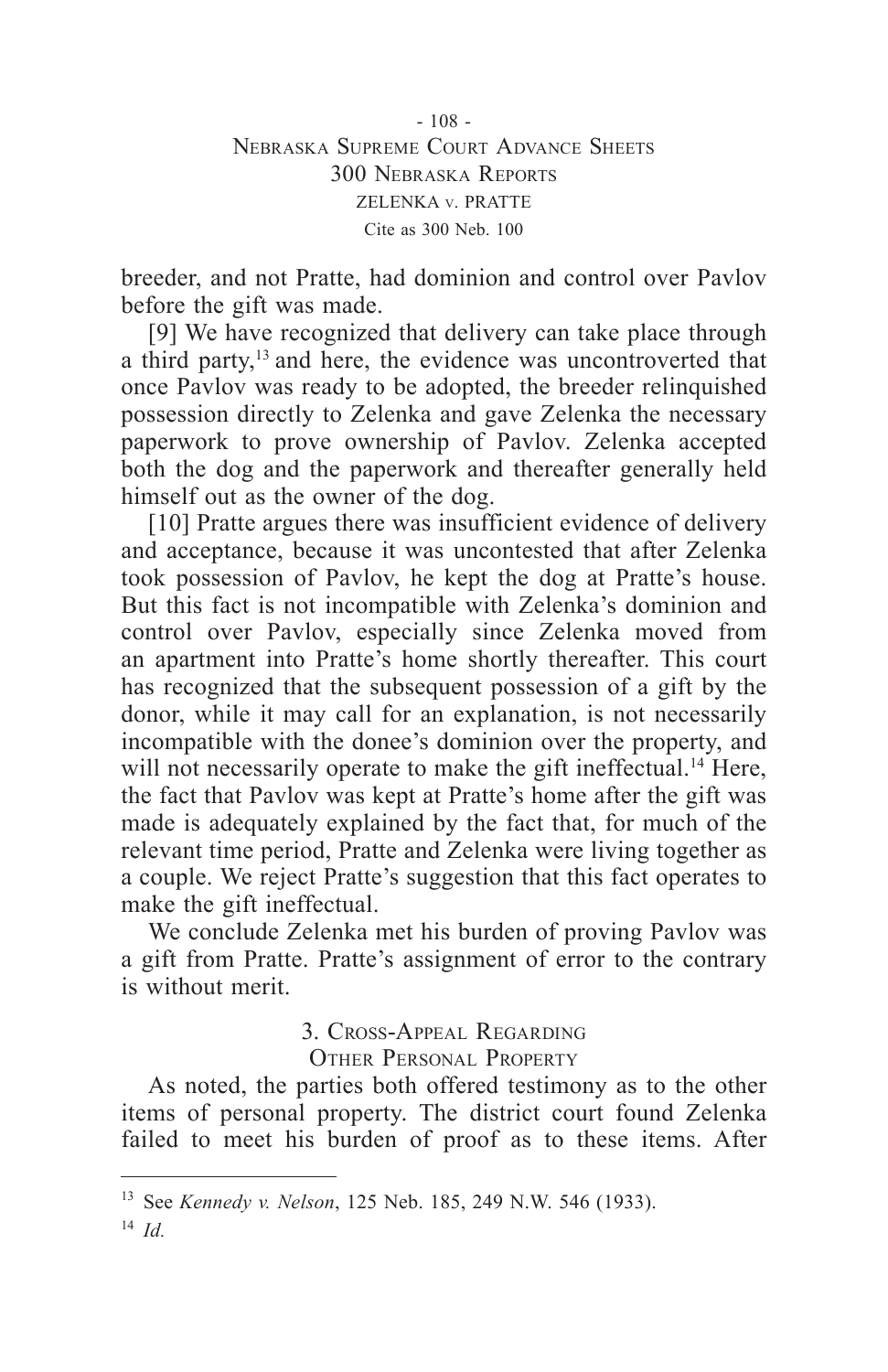#### $-109 -$ Nebraska Supreme Court Advance Sheets 300 Nebraska Reports ZELENKA v. PRATTE Cite as 300 Neb. 100

reviewing the evidence adduced and testimony received, we affirm in part, and in part reverse and remand with directions.

> (a) Niche Couch, Niche Table Lamps, and French Bulldog Lamp

Zelenka testified that during the relationship, he purchased a leather couch and two table lamps from a store named "Niche," and he purchased a French bulldog table lamp from a national retail store. Zelenka testified he purchased these items for his own use, and not as gifts for Pratte.

Pratte agreed Zelenka purchased these items. He testified, however, that all of the items were gifted to him by Zelenka. Regarding the Niche lamps and the French bulldog lamp, Pratte offered no evidence going to the essential elements of donative intent, acceptance, or delivery. Because the undisputed evidence was that these lamps were purchased by Zelenka, and because Pratte failed to adduce evidence of the essential elements to support his claim they were gifts, the district court erred in finding Zelenka failed to meet his burden of proof with respect to these three lamps.

In support of his claim that the leather couch was a gift from Zelenka, Pratte offered, and the court received, exhibit 27. That exhibit is a printout of a social media post made by Pratte in October 2012. The post includes a photograph of a fully furnished living room with a leather couch, side chairs, a coffee table, an entertainment center, and related furnishings. The caption to this post reads "Early birthday surprise!!! Check out this amazing f\*\*king living room!!! Love you Peter Zelenka!" The string of responses to this post includes one from Zelenka stating, "Its not quite finished but its a good start!" According to Pratte, these social media comments were referencing the fact that Zelenka had redecorated their living room as a birthday surprise for Pratte.

As the one claiming the leather couch was a gift, Pratte had the burden to prove the essential elements of donative intent, delivery, and acceptance by clear, direct, positive, express, and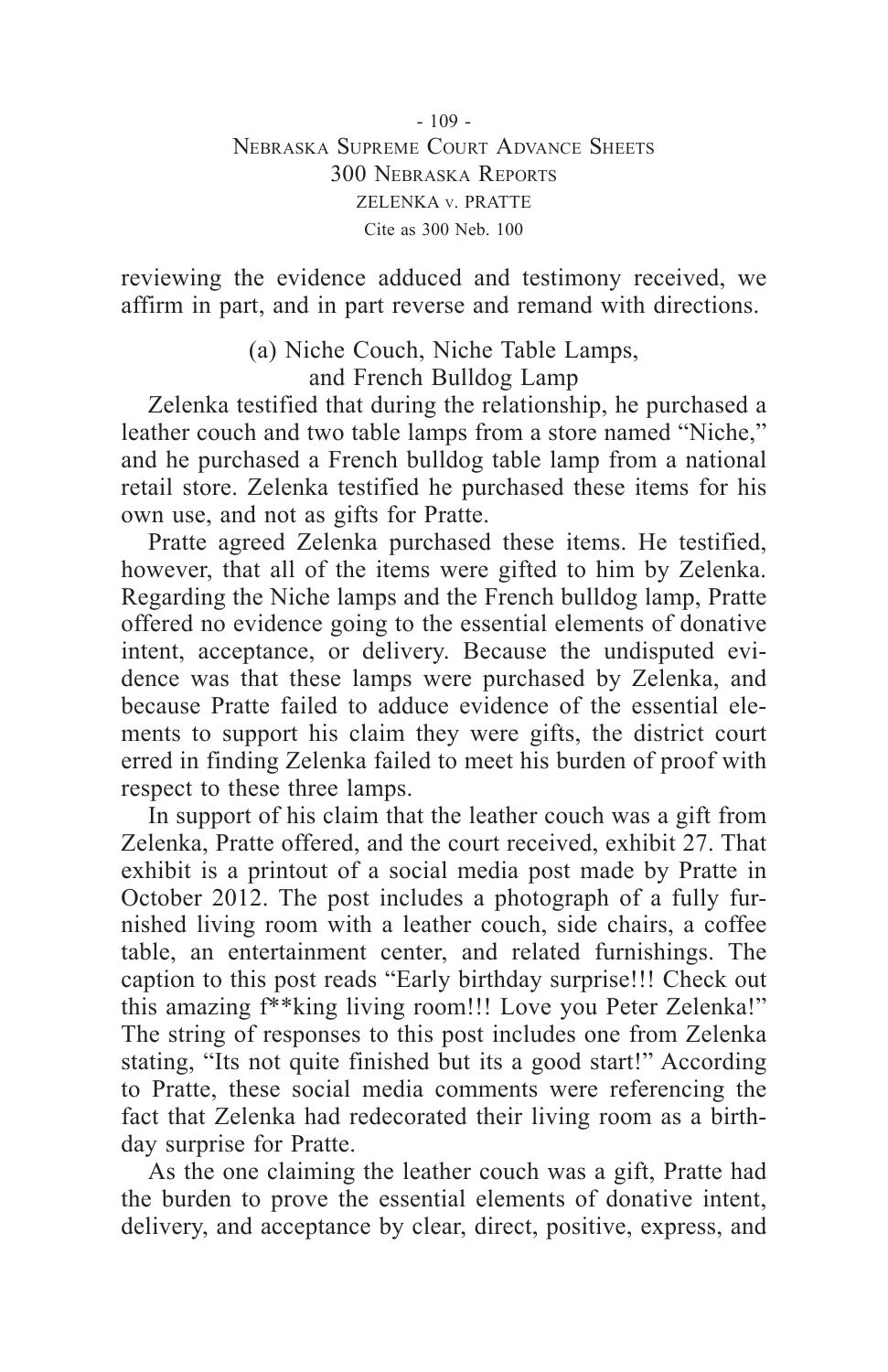$-110-$ Nebraska Supreme Court Advance Sheets 300 Nebraska Reports ZELENKA v. PRATTE Cite as 300 Neb. 100

unambiguous evidence.15 Here, the social media posting and Pratte's limited testimony about it were insufficient to establish the leather couch was a gift. Pratte conceded as much on crossexamination when he admitted that Zelenka's comment in exhibit 27 "doesn't acknowledge intent, delivery, and acceptance" regarding the leather couch.

On this record, we conclude Pratte failed to meet his burden of proving the Niche leather couch, the Niche lamps, and the French bulldog lamp were gifts. Because the evidence was uncontroverted that Zelenka purchased these items and that Pratte refused to return them, the trial court erred in concluding Zelenka had failed to meet his burden of proof. Consistent with the manner in which the parties tried this case, these three items should be returned to Zelenka.

### (b) Other Items of Personal Property

We agree that Zelenka failed to meet his burden of proof with respect to the other items of personal property. The record shows the parties offered contradictory evidence with respect to the ownership of these other items of property, each asserting he was the respective purchaser. For example, Zelenka adduced evidence that his mother gave him \$500 to purchase a Dyson animal vacuum and that he did so, but Pratte had a receipt demonstrating he purchased a Dyson animal vacuum. Zelenka testified he purchased patio furniture with cash and put it together without Pratte's knowledge, while Pratte testified he purchased the patio furniture, Zelenka was with him at the time of purchase, and they worked together to construct the furniture. Zelenka testified he purchased the African souvenirs with cash, while Pratte produced a receipt indicating he had purchased the souvenirs. Contradictions appear in the evidence with respect to all the other items of personal property as well.

<sup>15</sup> *Ferer v. Aaron Ferer & Sons Co., supra* note 7.